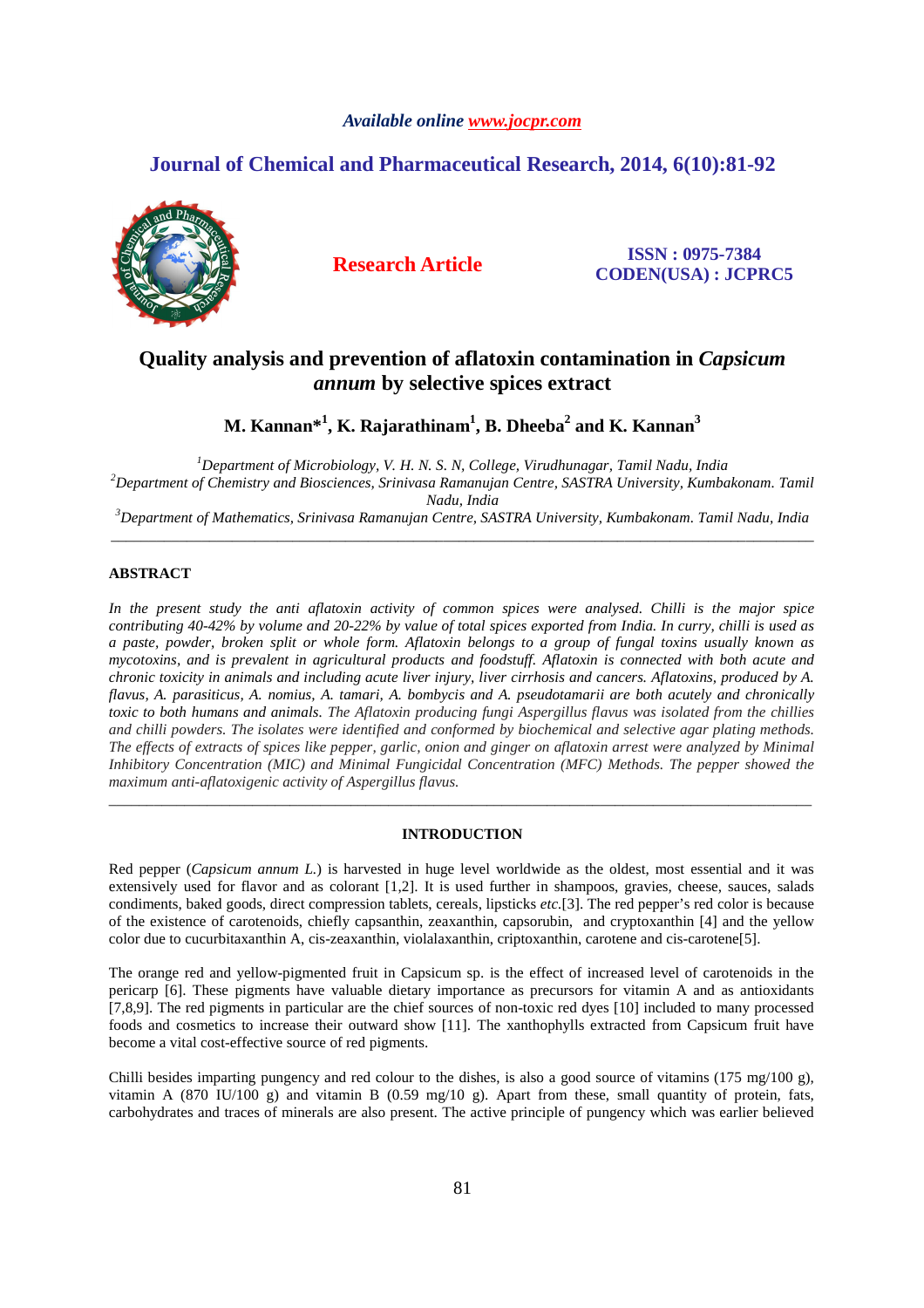to be a crystalline volatile alkaloid called capsaicin is now found to be a mixture of 20 allied components. The capsaicin is used in pain cosmetics, balms and medicines connected to heart diseases.

*\_\_\_\_\_\_\_\_\_\_\_\_\_\_\_\_\_\_\_\_\_\_\_\_\_\_\_\_\_\_\_\_\_\_\_\_\_\_\_\_\_\_\_\_\_\_\_\_\_\_\_\_\_\_\_\_\_\_\_\_\_\_\_\_\_\_\_\_\_\_\_\_\_\_\_\_\_\_*

*A. flavus* infects many foods, particularly groundnut and produce a group of compounds called aflatoxins. These are exceedingly toxic and carcinogenic to avian and mammalian species [12]. *A. flavus* is a specific infecting agent during and after harvest. The infection occurs on store fruits and the contamination with aflatoxin deteriorates the quality and make the product unfit for consumption, thereby hitting the export trade in the international market. Aflatoxin contamination has posed serious problems in commerce and international trade of chillies because of stringent quality standards imposed on aflatoxin contamination by many importing countries [13].

Aflatoxin can be detoxified by physical, chemical or biological methods [14]. However, limitations such as nutrient loss, low organoleptic qualities, new pollution, expensive equipment and small-scale treatments caused by physical and chemical methods have encouraged recent emphasis on biological treatments [15]. Some srtains of microbes like lactic acid bacteria, *A.parasiticus, Trichoderma viride, A.niger, Mucor ambiguus* and other fungi have been abserved for different  $AFB<sub>1</sub>$  degradation abilities [16,17,18]. If one strain of the microbes can inhibit the growth of *Aspergillus* species, it will reduce aflatoxin production [19].

Consequently, minimizing aflatoxin production using suitable techniques is probably the most excellent policy to work against the effects of aflatoxins [20, 21]. But there is a limited work on the detoxification of Aflatoxin. So the present study mainly focus the anti-aflatoxin activity of selected spices like pepper, onion, ginger and garlic extract.

# **EXPERIMENTAL SECTION**

#### **Isolation of Aflatoxin producing fungi**

A total of 20 Chilli powder and Chilli samples of different varieties were randomly collected during February - May 2013. To minimize the loss of water content, the samples were collected in a sterile polyethylene bags and sealed, transferred without delay to the laboratory, kept at 4ºC until analysis. One gram of each Chilli powder and Chilli sample was mixed in 9 ml of sterilized distilled water aseptically and shaken robustly. Suitable tenfold serial dilution was made. 0.1 ml of the dilution was transferred to sterilized Petri plates aseptically, which contains growth media for the isolation of aflatoxin producing *A. flavus*. Freshly prepared potato dextrose agar (PDA) (200g peeled potatoes, 20g agar and 15g agar in 1000ml of distilled water) and czapek dox agar medium (2g NaNO<sub>2</sub>, 1g K<sub>2</sub>HPO<sub>4</sub>, 0.5g MgCl2, 0.5g KCl, 0.01g FeSO4, 30g sucrose and 15g agar in 1000ml distilled water) were used. Each sample was incubated for 7 days at  $25 \pm 2^{\circ}$ C in triplicates. Then they were examined visually as well as under a compound light microscope daily for preliminary identification of fungal genera. On suitable agar plates, the identified genera were sub-cultured for species detection. Identification of fungal species was done on the basis of cultural and morphological characteristics. Macroscopic features like colony colour, texture and margins, as well as microscopic such as size of conidia and conidiophores and their arrangements were examined for species differentiation.

#### **Extraction and identification of aflatoxin from**

*A. flavus* isolated from chilli powder and chilli samples were grown on sterilized PDA at  $25 \pm 2^{\circ}$ C for 5 days. Triplicates were maintained for every isolate. Aflatoxin was isolated by blending the moldy agar (20g) in blender for 5 min with methanol (100ml) containing 0.5% potassium chloride. The mixture was cleaned through Whatman No.1 filter paper. The clarified filtrate was concentrated and recognized on thin layer silica gel chromatography (TLC) for presence of aflatoxin. Two replicates were examined by point outing crude extract of aflatoxins. The used TLC plates were layered with silica gel 60 F254 on aluminum sheet, 20 x 20 cm and kept in chloroform/methanol (97:3) mixture [22]. These were then examined at 365 nm under UV light and the  $R_f$  values were noted on the same plate.

# **Anti aflatoxigenic activities of selected spices extract**

### **Preparation of spices extract**

Fifty gram of fresh onion, ginger, garlic and pepper were mixed and it was minced using a domestic blender for 1 min at average speed with 300 ml distilled water. The mixture was macerated at 4ºC for 24 hrs. Then extracts were filtered and uncontaminated using a cellulose acetate membrane filter (47mm) of 0.45µm pore size. For the antifungal analysis, the extracts were used directly after dilution. The distilled water used as control.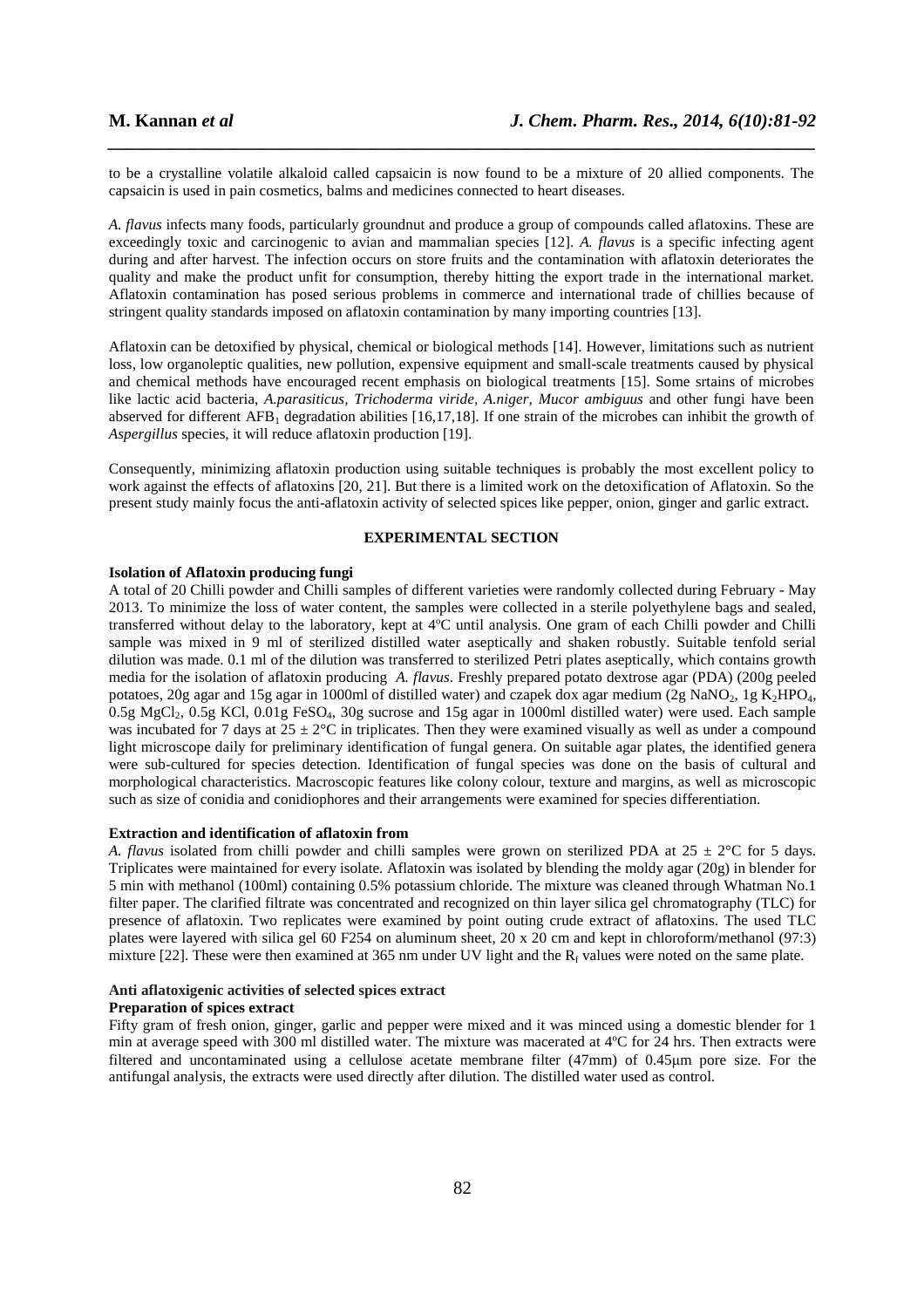#### **Preparation of inoculum**

*A. flavus* was refined on Potato Dextrose Broth (PDB) (Hi media, India) for 22 hours at 30ºC. Test fungi in PDB were enumerated by serial dilution method.  $10^4 - 10^5$  cfu/m was the final cell concentration of culture.

*\_\_\_\_\_\_\_\_\_\_\_\_\_\_\_\_\_\_\_\_\_\_\_\_\_\_\_\_\_\_\_\_\_\_\_\_\_\_\_\_\_\_\_\_\_\_\_\_\_\_\_\_\_\_\_\_\_\_\_\_\_\_\_\_\_\_\_\_\_\_\_\_\_\_\_\_\_\_*

### **Antifungal activity test**

Requisite amount of different spices like onion, pepper, garlic were mixed with 20ml PDA medium to get final concentration of 0.1, 1, 5mg/ml. Antifungal screening was done by poison food technique. Two types of control were used for experiment, 20ml of PDA served as a negative control whereas 20ml of PDA containing 100 mg of bavistin so as to get a concentration 100 mg/ml were used as positive control. The 7day old culture of each test fungus was used as inoculum and plates were incubated for 7 days at  $30 \pm 1^{\circ}$ C. Diameter of fungal growth on each petri dish was measured daily. Three replicates of the experiment were maintained. Mycelial growth inhibition was calculated by following:

Percentage of mycelial growth inhibition = 
$$
\frac{C - T}{C} \times 100
$$

Where, C - average increase in mycelial growth in control; T - average in mycelial growth in treatment.

## **Determination of Minimal Inhibitory Concentration (MIC) and Minimal Fungicidal Concentration (MFC)**

5 ml of sterilized extracts at various concentrations were taken into a sterile tube. To the extracts 1 ml of *A. flavus*  culture was added and mixed. Then this mixture was added into the 5 ml of sterile PDB. Then the tubes were incubated for 15 days at 30ºC. The remarks were completed for visible growth of fungi. The maximum dilution (lowest concentration) showing no noticeable growth was considered as MIC during 15 days. Cells from the tubes showing no growth were sub cultured on PDA plates and kept for 5 days at 30ºC to find out the inhibition was reversible or not. MFC was determined as the maximum dilution (lowest concentration) at which no growth noticed on the plates. In control tubes 1 ml extract and *A. flavus* culture were added into the 5 ml of solvent (ethyl alcohol or acetone or water) separately. All the tests were done in triplicates.

#### **Inhibition of** *A. flavus* **growth by selected spices on YES medium**

For the inhibitory growth of *A. flavus,* 50ml of yeast extract sucrose (YES) medium was placed in a 250ml flasks and then autoclaved for 15 min at 120°C. Inoculation was done by adding 1ml of a suspension of spores of a toxigenic *A. flavus* strains without (control) and with the Pepper, Ginger, Onion and Garlic extracts were added at various concentrations (0.1%, 1%, 5%). The extract was added in the flasks were incubated in the dark for 7days at 25°C. After the incubation period, the growth of *A. flavus* in all flasks was visually examined. Flasks having mycelia were cleaned through Whatman filter no.1 and washed with distilled water. The mycelia were placed on pre weighed petri plates and were permitted to dry for 6 hrs at 50 °C and then at 40°C over night. The net dry weight of mycelia was then strong-minded. The percent mycelial inhibition was evaluated using the following:

Percent mycelial inhibition = 
$$
\frac{C - T}{C} \times 100
$$

Where, C is the dry weight of the control (g), and (T) is the dry weight of the treatment with the tested extract.

#### **Mycelia weight assay**

The most effective extracts including Pepper, Onion, Garlic and Ginger were used to determine MIC, MFC and their anti-aflatoxigenic efficiency using yeast extract sucrose broth (YES) medium supplemented with 0.8% sodium chloride [23]. Various concentrations of each spices extract (5, 10, 15, 20 and 25mg/ml) were taken separately and dissolved required amount in 10ml of YES broth.Sterilized through millipore filter and mixed with 40ml of sterile YES broth in 150ml Erlenmeyer flasks. Three replicates were performed for each concentration and the control set was maintained similar to the treatment without plant extract. The flasks were inoculated with discs of the toxigenic *A. flavus (*6mm diameter) and incubated at 25 ± 2°C for 7days. After incubation, substance of each flask was cleaned (Whatman No. 1) and biomass of cleaned mycelium was dried out for 4days at 70°C till their weights leftovers constant. For treatments and control mycelial dry weights was determined then MIC and MFC were calculated for each sample extract.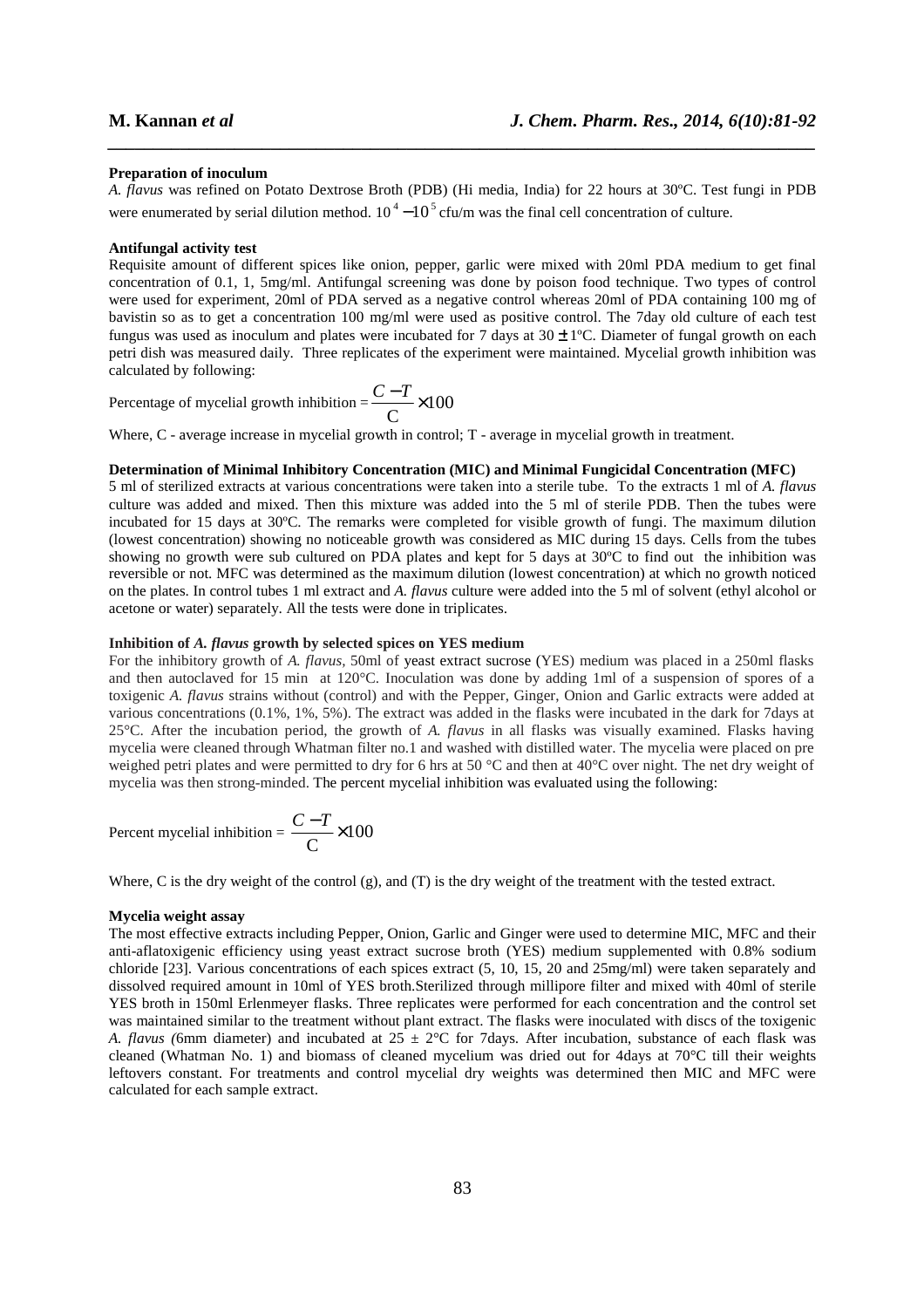#### **Analysis of aflatoxin by Vicam Aflatest assay**

The YES broth culture (25 ml) was taken and placed in blender jar. Five gram of sodium chloride was added with 100ml methanol:water (80:20) into the jar and covered blender jar and mixed at elevated speed for one minute. 50ml of this blended sample was poured into a fluted filter paper and collected the filtrate in a dirt free container. In a clean cup, 10ml of filtrate was pipetted out and diluted the extract with 40ml of distilled water. The contents were mixed well and filtered the extract through glass microfibre filter (Vicam 31956). Collected pure filtrate in a clean cup and arranged Aflatest column for affinity chromatography. 10ml filtered pure extract was pipetted through the column and pushed the extract through the column slowly. Repeatedly wash the column with 25% ethanol for 4 times. Eluted the aflatoxins from the Aflatest column with HPLC Grade Methanol and elute was collected in a glass cuvette. 1 ml of diluted Aflatest developer (Make up fresh solution daily. 5ml of developer was mixed with 45ml distilled water) was added directly to elute in the cuvette. Mixed well and placed the cuvette in a calibrated Flurometer and recorded the digital readout after 60 seconds. Readout will be in parts per billion total aflatoxins for the sample extracted.

*\_\_\_\_\_\_\_\_\_\_\_\_\_\_\_\_\_\_\_\_\_\_\_\_\_\_\_\_\_\_\_\_\_\_\_\_\_\_\_\_\_\_\_\_\_\_\_\_\_\_\_\_\_\_\_\_\_\_\_\_\_\_\_\_\_\_\_\_\_\_\_\_\_\_\_\_\_\_*

# **RESULTS AND DISCUSSION**

In the present study, a toxigenic strain of *A. flavus* isolated from chilli was chosen because of its toxigenic productivity and its strong affinity to colonize Chilli and various food commodities render them unfit for human consumption. The isolated *A. flavus* was stored in PDA plates at 4°C for further identification and analysis.

### **Macroscopic and microscopic identification**

The identification of different *Aspergillus* species isolated from Chilli powder and Chilli samples were tested for morphological and cultural characteristics. The results showed that there was variation in the colony colour, margins, texture and colony reverse colour. After the incubation period of the PDA agar plates, the morphological characteristics of isolates were further conformed by macroscopic observation.The isolated *Aspergilus* sp. were examined for their microscopic characters and are presented in Table 1.

Chillies were commonly infected with *A. flavus* in storeroom conditions. From the dried out fruits, chilli powder and red chillies were prepared and they could be clearly infected with aflatoxin  $B_1$  [24]. The mold occurrence on chillies kept in cold storage for few years and the degree of aflatoxin  $B_1$  in those samples are abserved in the present study. Since toxigenic *A. flavus* is related with chillies kept in cold storage, attempts should be done to stop the mold attack and elaboration of mycotoxins by the molds. The regular supervision of these mold occurrence and aflatoxin  $B_1$ level are very essential to increase the worth of the red pepper kept in the cold condition.

| <b>Characteristics</b> | <b>Observation</b>                                    |
|------------------------|-------------------------------------------------------|
| Surface colour         | Yellow and greyish green                              |
| <b>Margins</b>         | Entire                                                |
| Reverse side           | Colourless to yellow                                  |
| Elevations             | Umbonate                                              |
| Growth                 | Moderate to rapid                                     |
| Hyphae                 | <b>Branched</b> septate                               |
| Conidiospore           |                                                       |
| a)Length               | 600 to 800 <sub>um</sub>                              |
| b)Diameter             | 15 to 20um                                            |
| c) Vesicle             | Globose to subglobose                                 |
| Conidia                | $20 \text{ to } 45 \mu \text{m}$                      |
| a)Heads                | Yellow/grayish green                                  |
| b)Diameter             | 2 to 6um                                              |
| c) Ornamentation       | Almost smooth                                         |
| Phialides              | Two series (Biseriate) covering nearly entire vesicle |
|                        | $7$ to $10 \mu m$                                     |
| a) Primary             | $7$ to $10 \mu m$                                     |
| b)Secondary            |                                                       |

#### **Table 1. Morphological and Microscopic characteristics of** *A.flavus*

Plates showed yellow and greyish green coloured surface colonies, entire margins and pale yellowish coloured reverse side was observed (Figure 1-A,B). The rapid and moderate growth was observed. The hyphae of *A. flavus*  were branched and septate. The conidia were yellow in colour.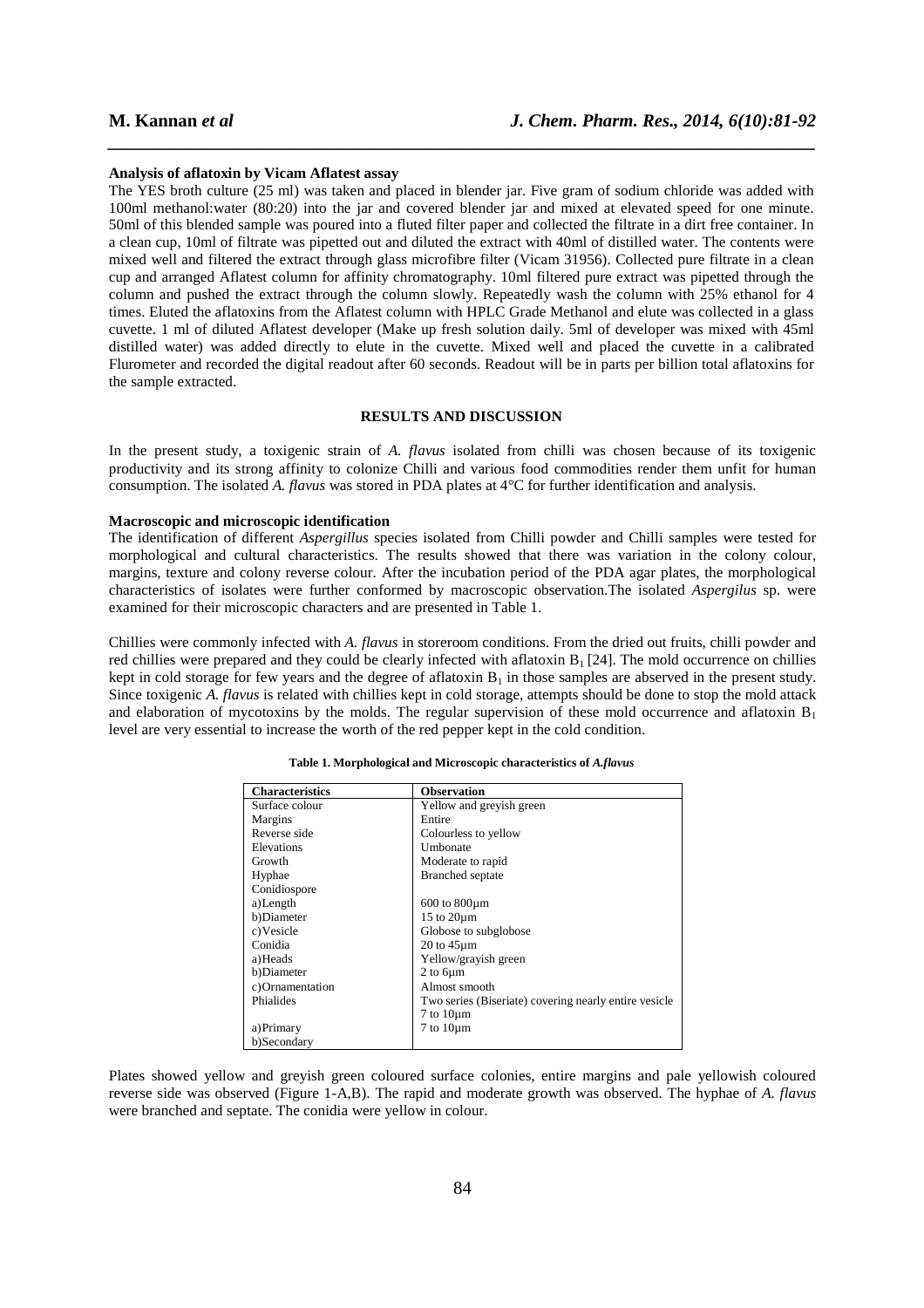

*\_\_\_\_\_\_\_\_\_\_\_\_\_\_\_\_\_\_\_\_\_\_\_\_\_\_\_\_\_\_\_\_\_\_\_\_\_\_\_\_\_\_\_\_\_\_\_\_\_\_\_\_\_\_\_\_\_\_\_\_\_\_\_\_\_\_\_\_\_\_\_\_\_\_\_\_\_\_* **Figure 1: Morphological characterization of** *A. flavus* **on Potato dextrose agar**

**A. The plate showed branched septate hyphae of** *A. flavus* **<b>B. The plate showed gravish green surface colour and gray B. The plate showed grayish green surface colour and grayish conidia of** *A. flavus* 

### **Screening of Aflatoxin production by** *A. flavus* **in TLC Plate method**

Out of 20 strains of *A. spices*, 14 strains were identified as *A. flavus.* In preliminary screening of aflatoxin production analysis by TLC method more than 12 isolates were positive in aflatoxin production. It produced the band at  $R_f$  ranging between 0.47 and 0.49 (Figure 2). It confirmed the creation of aflatoxin by the strains of A. *flavus.* Finally the quantity (PPB) of aflatoxin production was confirmed by Vicam aflatoxin analyzer.





# **Determination of MIC and MFC of spices by PDA plate methods**

The MIC and MFC (mg/ml) concentrations of selected spices Pepper, Garlic, Onion and Ginger extracts were tested and the mycelial inhibitory zones (mean  $\pm$  SD) of *A. flavus* were analyzed. It is seen that Pepper and Garlic has antifungal effects on *A. flavus*. The inhibitory activities were observed in the order of Pepper  $>$  Garlic  $>$  Onion  $>$ Ginger (Table 2). The mycelial growth inhibition was observed at the 5mg concentration is effective in Pepper and Garlic showed in 5mm and 7mm of mycelial growth (Figure 3, Figure 4).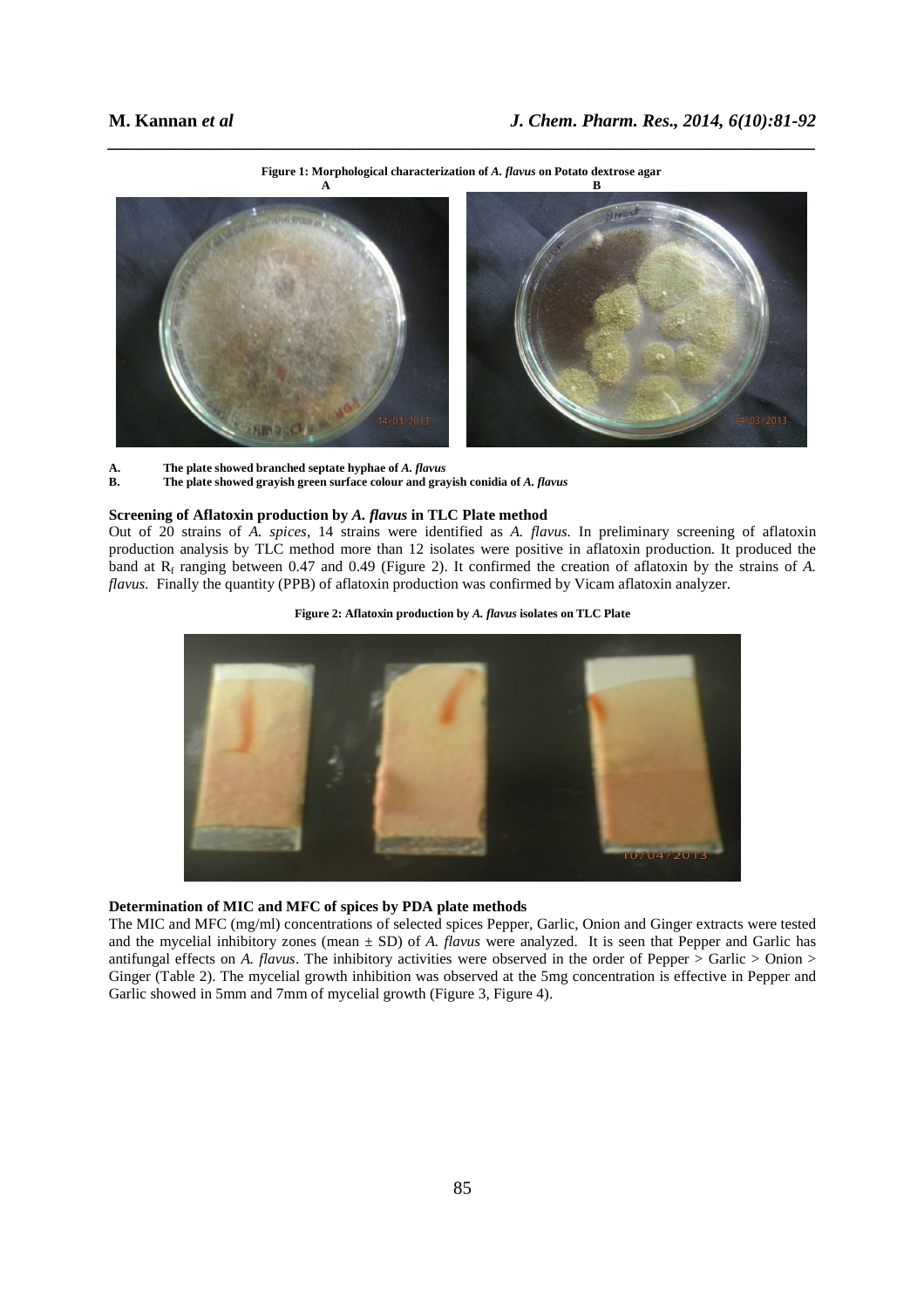| Type of spices extract | Concentration (mg/ml)                                                                                                        | Mycelial Inhibition Zones (mm) |
|------------------------|------------------------------------------------------------------------------------------------------------------------------|--------------------------------|
| Pepper                 | Control                                                                                                                      | $65+3.61$                      |
| Onion                  | $0.1$ mg/ml                                                                                                                  | $15+1.26$                      |
|                        | $1 \text{ mg/ml}$<br>$5$ mg/ml<br>Control                                                                                    | $11+0.95$                      |
|                        |                                                                                                                              | $5+0.43$                       |
|                        |                                                                                                                              | $65+3.61$                      |
|                        | $0.1$ mg/ml                                                                                                                  | $25+2.95$                      |
|                        | $1 \text{ mg/ml}$<br>$5$ mg/ml                                                                                               | $19 + 2.48$                    |
|                        |                                                                                                                              | $12 + 1.52$                    |
| Garlic<br>Ginger       | Control<br>$0.1$ mg/ml<br>$1 \text{ mg/ml}$<br>$5 \text{ mg/ml}$<br>Control<br>$0.1$ mg/ml<br>$1$ mg/ml<br>$5 \text{ mg/ml}$ | $65+3.61$                      |
|                        |                                                                                                                              | $17+2.18$                      |
|                        |                                                                                                                              | $12_{+}1.28$                   |
|                        |                                                                                                                              | $7+0.58$                       |
|                        |                                                                                                                              | $65+3.61$                      |
|                        |                                                                                                                              | $20+2.65$                      |
|                        |                                                                                                                              | $17_{+}2.26$                   |
|                        |                                                                                                                              | 10, 1.24                       |

*\_\_\_\_\_\_\_\_\_\_\_\_\_\_\_\_\_\_\_\_\_\_\_\_\_\_\_\_\_\_\_\_\_\_\_\_\_\_\_\_\_\_\_\_\_\_\_\_\_\_\_\_\_\_\_\_\_\_\_\_\_\_\_\_\_\_\_\_\_\_\_\_\_\_\_\_\_\_* **Table 2: Showed the Minimal Inhibitory Concentrations and inhibitory zones diameter of selected spices extract against** *A. flavus* 

± *Values showed are standard deviation n=3* 

**Figure 3: The graph showed the percentage of Minimal Inhibitory Concentration (5mg/ml) of selected spices extract against** *A. flavus*



**Figure 4: Showed the Minimal Inhibitory Concentrations of selected spices extract against** *A. flavus*

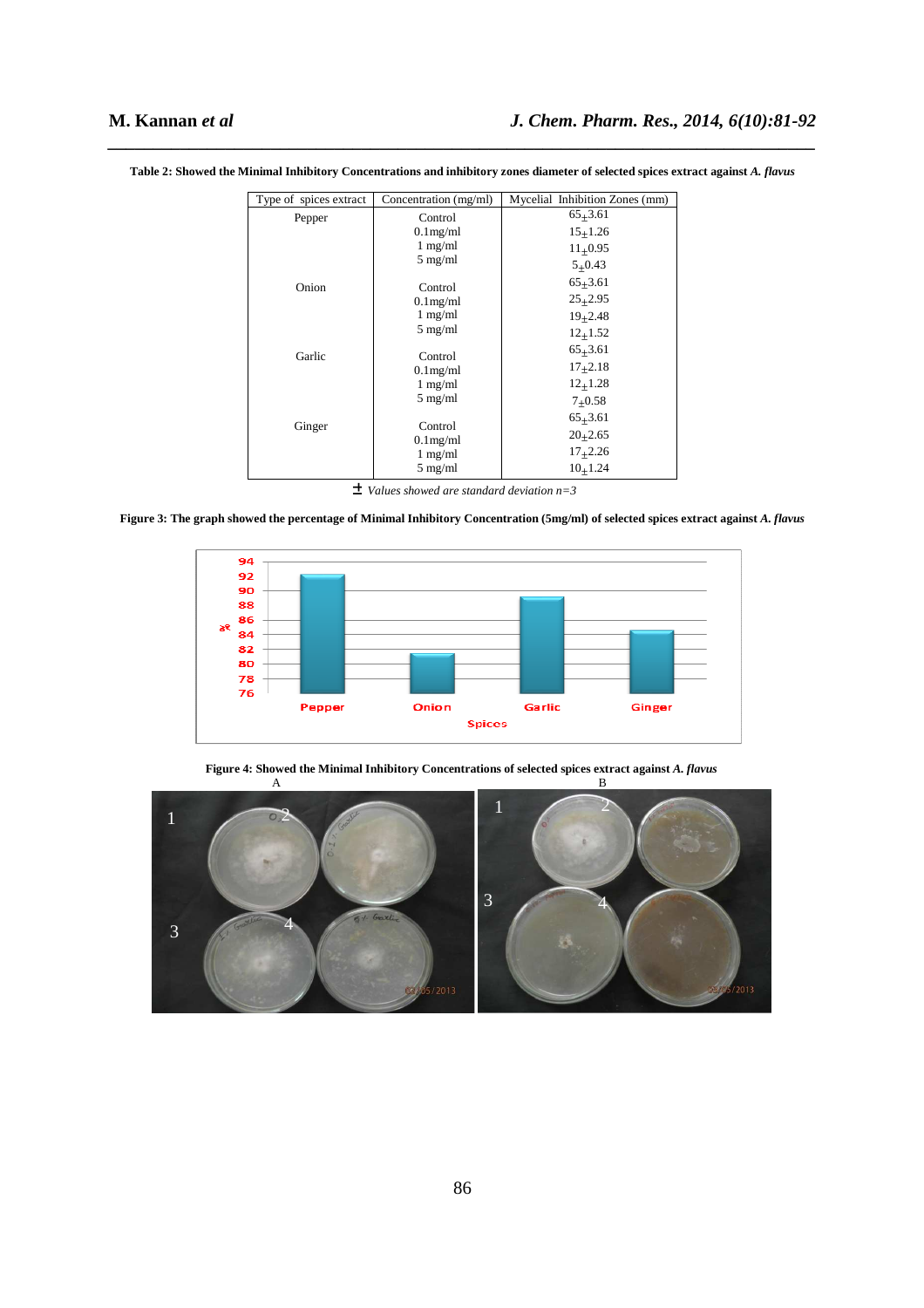

**A - Garlic, B - Pepper, C - Ginger, D - Onion 1 = 0mg/ml-(Control), 2 = 0.1mg/ml, 3 = 1mg/ml, 4 = 5mg/ml** 

Antifungal possessions of onion and garlic against a number of fungi have been reported. *A. flavus* is less repressed by small concentrations of fundamental oils of yellow and green onions but red onion and garlic necessary oils give an idea about strong inhibitory effects [25]. Several studies declared that the phenolic compounds in spices and herbs might take part in a vital role in their antimicrobial effects. An extremely positive connection between antibacterial activity and total phenolic content in sufficient number of spice and herb extracts [26]. They also confirmed that numerous plant extracts having elevated levels of phenolics also acquire tough antibacterial activity. Aflatoxin-producing molds are broadly dispersed in nature and are recurrently the reason for infectivity in human food possessions. Aflatoxins are less important metabolites produced by toxigenic strains of *A. flavus* and *Aspergillus parasiticus* .

#### **Mycelial growth inhibition assay in YES broth culture**

The mycelial growth inhibition assay was employed by poisoned food technique to evaluate fungistatic and fungicidal properties. The effective of Pepper, Onion, Garlic and Ginger extract was analyzed. The inhibitory activity of Pepper, Onion, Garlic and Ginger extracts showed various capabilities to suppress *A. flavus* grown on broth medium after 7days incubation period. Although, the inhibitory effect of the Pepper, Onion, Garlic and Ginger extracts increased in proportion to their concentrations and reached to a maximum in the final concentration of 25 mg/ml, the extract of Pepper showed absolute growth inhibition at concentration 10 mg/ml followed by Garlic which inhibited mycelial growth at 25 mg/ml respectively (Table 3).

| Table 3: Antifungal screening of spices extract at (5, 10 and 25 mg/ml) concentrations against the mycelia weight (g) of A. flavus isolated |  |
|---------------------------------------------------------------------------------------------------------------------------------------------|--|
| from Chilli                                                                                                                                 |  |

|                       | <b>Mycelial Weight</b> |                 |                  |                 |
|-----------------------|------------------------|-----------------|------------------|-----------------|
| <b>Spices Extract</b> | <b>Control</b>         | 5 <sub>mg</sub> | 10 <sub>mg</sub> | 25mg            |
| Pepper                | $3.20 \pm 0.18$        | $1.12 \pm 0.02$ | $0.04 \pm 0.00$  | $0.00 \pm 0.00$ |
| Onion                 | $3.20 \pm 0.18$        | $2.27 \pm 0.11$ | $1.96 \pm 0.09$  | $0.60 \pm 0.06$ |
| Garlic                | $3.20 \pm 0.18$        | $1.60 \pm 0.06$ | $0.30 \pm 0.03$  | $0.03 \pm 0.00$ |
| Ginger                | $3.20 \pm 0.18$        | $2.15 \pm 0.10$ | $1.86 \pm 0.08$  | $0.44 \pm 0.04$ |

The result of the YES broth culture inhibitory experiment was used to conform the Antiaflatoxigenic activities of spices Pepper and Garlic. Pepper was powerfully energetic at MIC of 5 mg/ml and at MFC of 10 mg/ml. The extracted YES broth culture containing *A. flavus* was analysed with Vicam Aflatoxin analyser. The observed results were tabulated (Table 5, Figure 8). The Garlic showed the fungi static activity against the toxigenic *A. flavus* with MIC of 10 mg/ml and MFC of 25 mg/ml.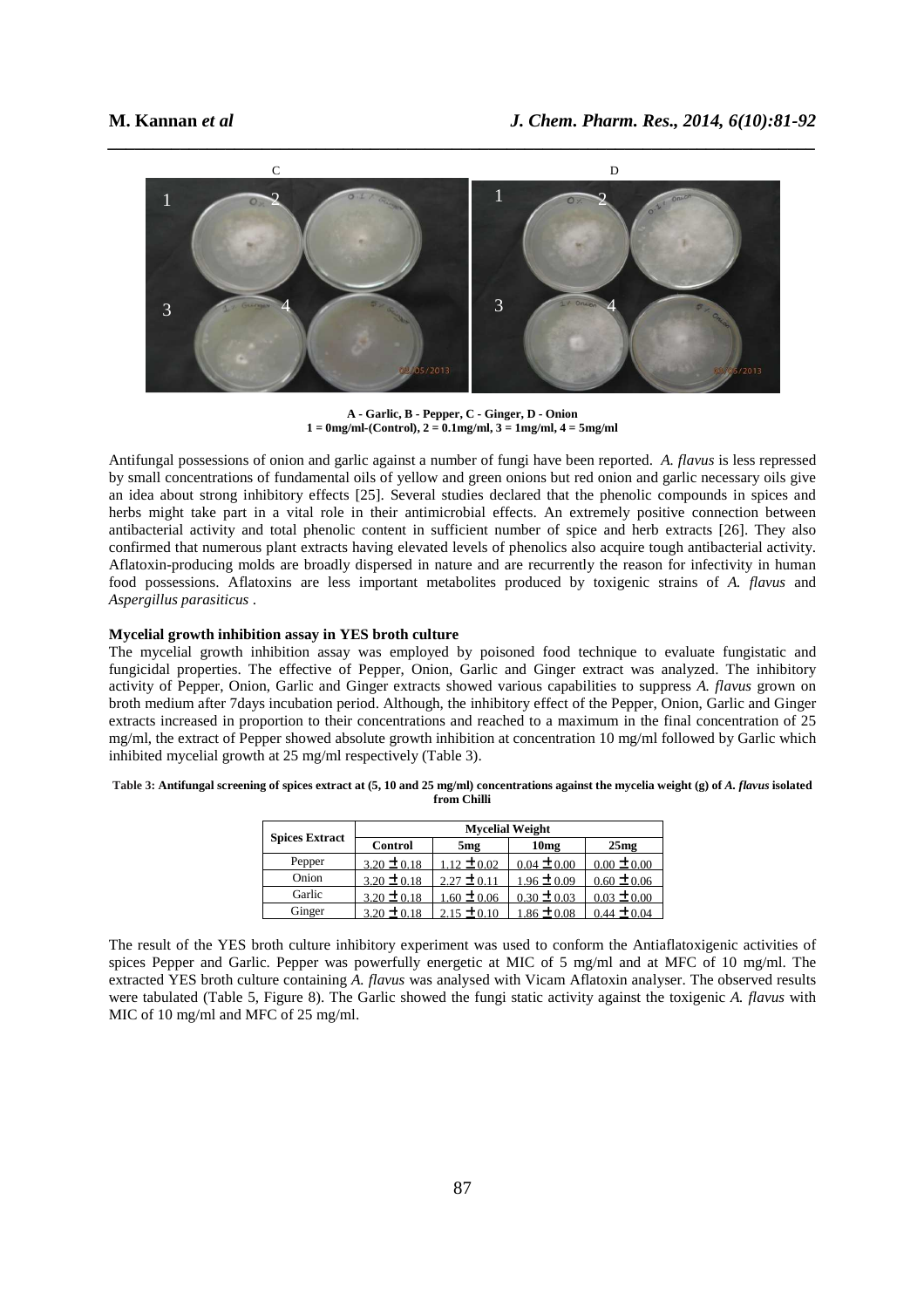| S. No | Sample  | <b>Result in PPB</b> |
|-------|---------|----------------------|
|       | Control | 19                   |
| 2.    | Pepper  | 3.4                  |
| 3.    | Garlic  | 42                   |
|       | Ginger  | 8.1                  |
| 5.    | Onion   | 11.3                 |

*\_\_\_\_\_\_\_\_\_\_\_\_\_\_\_\_\_\_\_\_\_\_\_\_\_\_\_\_\_\_\_\_\_\_\_\_\_\_\_\_\_\_\_\_\_\_\_\_\_\_\_\_\_\_\_\_\_\_\_\_\_\_\_\_\_\_\_\_\_\_\_\_\_\_\_\_\_\_* **Table 5: Aflatoxin analysis of YES broth containing spices treated 10mg/ml concentration** 





None of the tested spices extracts were able to suppress fungal growth at 5 mg/ml concentration as shown in the (Figure 7). In addition, extract of Pepper was found efficient to arrest the aflatoxin produced by *A. flavus* and totally inhibited at 10 mg/ml (Table 3). The mycelial weight of *A.flavus* was observed before and after drying. The results were showed in Table 3,4 and Figure 5,6.

**Figure 5: The influence of spices extract on mycelial weight at the concentration at 5mg/ml showed in Percentage** 

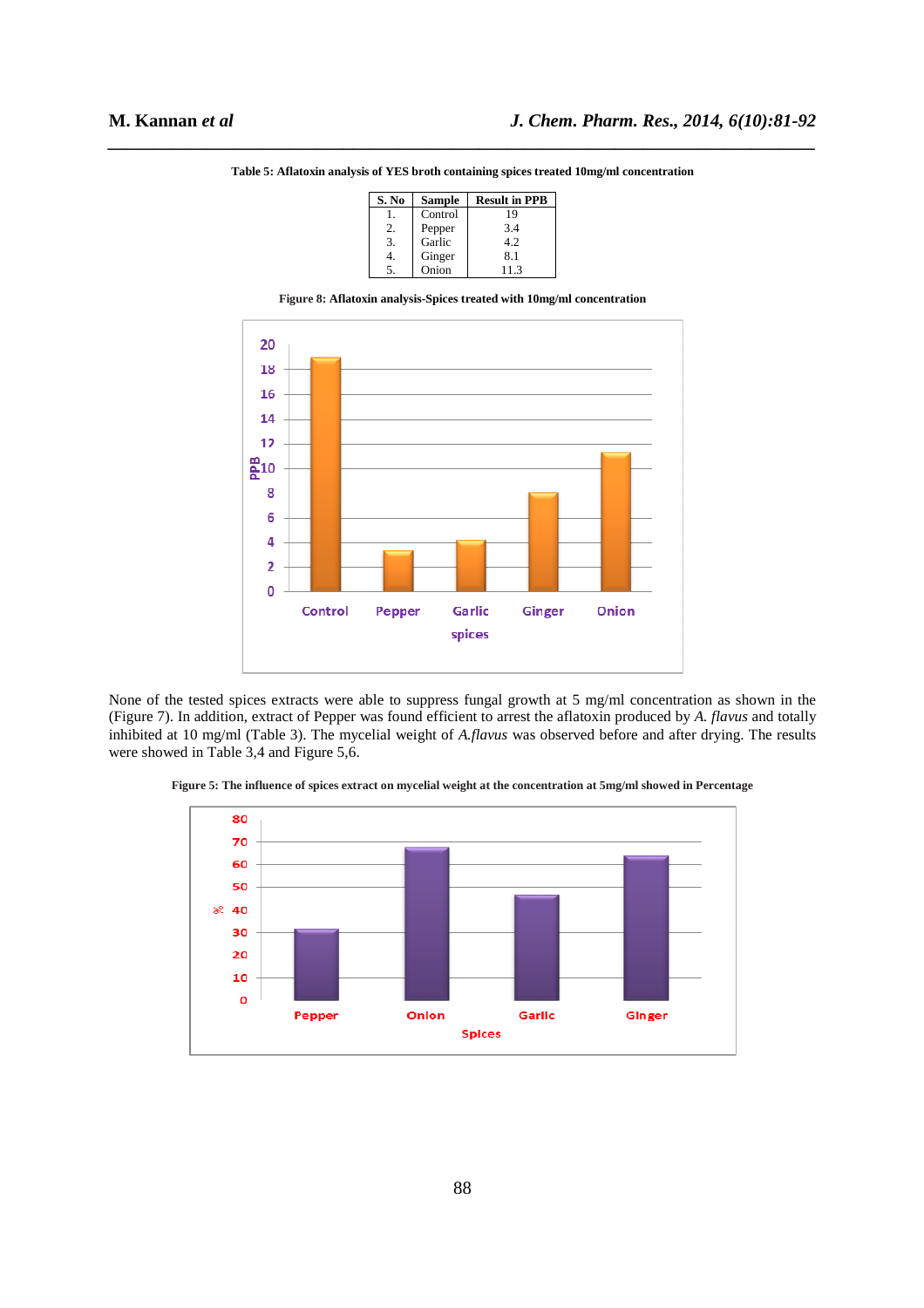

*\_\_\_\_\_\_\_\_\_\_\_\_\_\_\_\_\_\_\_\_\_\_\_\_\_\_\_\_\_\_\_\_\_\_\_\_\_\_\_\_\_\_\_\_\_\_\_\_\_\_\_\_\_\_\_\_\_\_\_\_\_\_\_\_\_\_\_\_\_\_\_\_\_\_\_\_\_\_* **Figure 6: The influence of spices extract on mycelial dry weight at the concentration at 5mg/ml showed in percentage** 

**Figure 7: Control flask (Flask C) showing the growth of** *A. flavus* **in YES medium** 





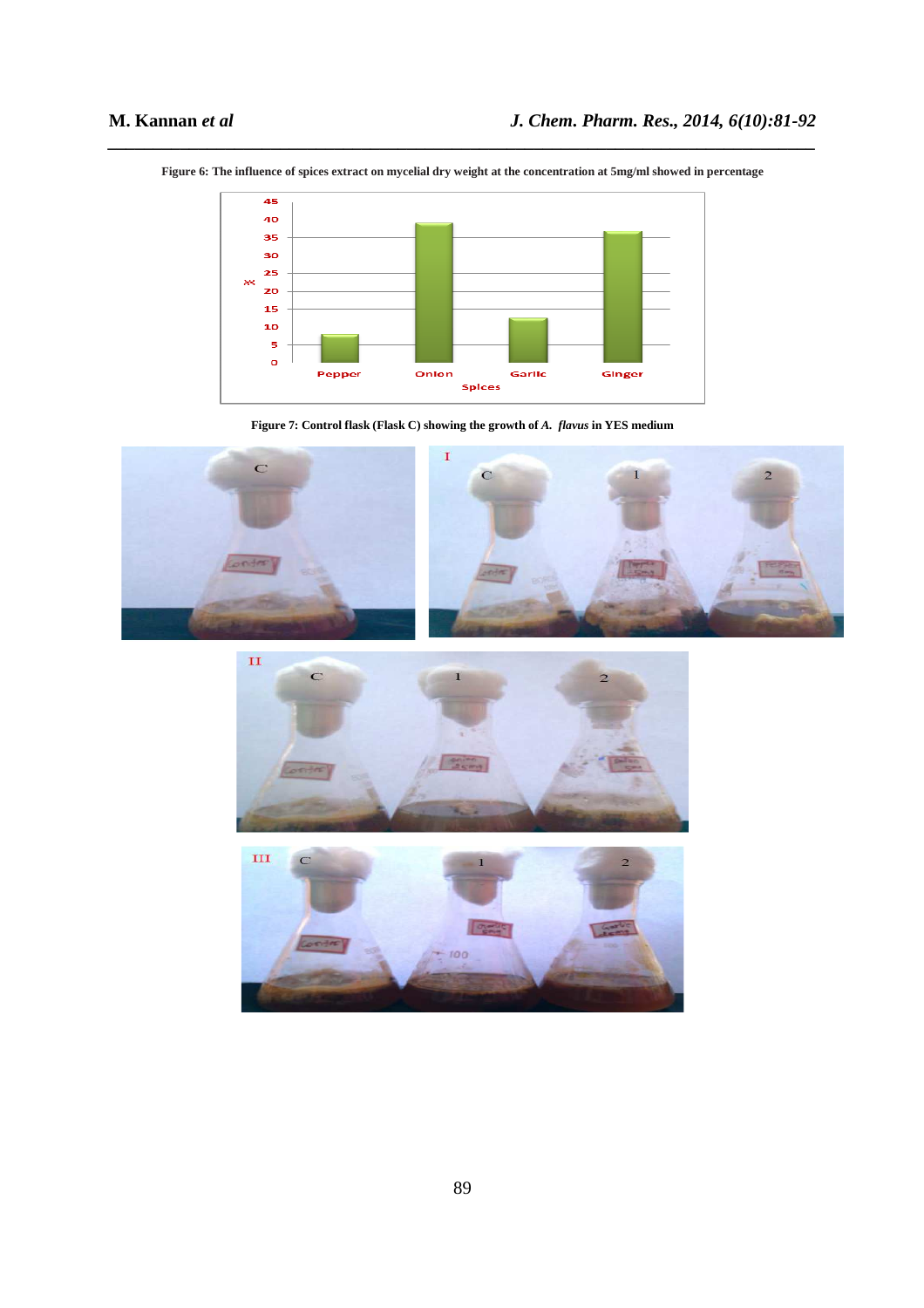

**I - Pepper, II - Onion, III - Garlic, IV – Ginger 1- 5mg/ml, 2-25mg/ml** 

Table 4: Antifungal screening of spices extract at (5, 10 and 25 mg/ml) concentrations against the mycelial dry weight (g) of *A. flavus* **isolated from Chilli** 

| <b>Spices extract</b> | <b>Mycelial Dry Weight</b> |                 |                  |                 |
|-----------------------|----------------------------|-----------------|------------------|-----------------|
|                       | <b>Control</b>             | 5 <sub>mg</sub> | 10 <sub>mg</sub> | 25mg            |
| Pepper                | $2.63 \pm 0.10$            | $0.28 \pm 0.02$ | $0.01 \pm 0.01$  | $0.00 \pm 0.00$ |
| Onion                 | $2.63 \pm 0.10$            | $1.10 \pm 0.06$ | $0.30 \pm 0.03$  | $0.20 \pm 0.02$ |
| Garlic                | $2.63 \pm 0.10$            | $0.40 \pm 0.05$ | $0.06 \pm 0.02$  | $0.01 \pm 0.00$ |
| Ginger                | $2.63 \pm 0.10$            | $+$ 0.07        | $0.55 + 0.05$    | $0.30 \pm 0.03$ |

These fungi develop speedily on a series of natural substrates, and the usage of contaminated food can cause severe health hazards to both animals and humans. *Apergillus* species are recognized to create aflatoxins in a range of food and feedstuffs. The chemicals are at present applied to decrease the growth of risky fungi such as *A. flavus* and *A.parasiticus* in stored foods. In recent days there has been extensive curiosity in the protection of grains through the usage of essential oils that are known to delay growth and mycotoxin production. Several researchers used necessary oils like basil, cinnamon, peppermint and thyme to save from harm maize kernels against *A. flavus* infection, without disturbing germination and corn growth [27].

Mould growth and mycotoxin incidences in food grains are relatively high in tropical and subtropical regions [28, 29]. AFB1 is well-known as one of the most toxic and carcinogenic compound among the mycotoxins, which have been determined in maize, maize-based food and feeds in various parts of the world. The infectivity of maize by toxigenic fungi and mycotoxins can happen in the field, during yield and storage, and at any instant until use [30]. The use of chemicals has been very effective in decreasing the incidences of yield losses in the field and during storage. Mould growth and mycotoxin contamination are commonly controlled using synthetic fungicides. However, random use of such chemicals has led to a number of ecological and medical harms due to toxicity and resistance may also exhibited by pathogenic microbes [31]. The increasing knowledge of constant residues, carcinogenic and toxic effects of synthetic fungicides has resulted in the need to search for new antifungal compounds applicable to food and feeds as preservatives [32]. There are no results reported for anti-aflatoxigenic activity of pepper.

Lawson and Hughes reported 200 mg/mL MIC for *Candida albicans* [33] from onion powder but, the inhibition of dried out onion flakes by ethyl alcohol and acetone were 100 and 150 mg/mL MIC for *C. albicans*. Phenolic and sulphur compounds are present in ethyl alcohol extracts of Allium species [34] and have MIC in low level. In studies of Naganawa *et al.* an ajoene compound in garlic – a derivative of alliicin was examined after ethyl alcohol extraction [35]. Ajoene was observed to be extremely inhibitory against *A. niger, C. albicans* and *Paracoccidioides brasiliensis*. Korukluoglu and Irkin observed MFC of 450 mg/mL (fresh garlic), 275 mg/mL (fresh onion), and > 900 mg/mL (fresh leek) after ethyl alcohol extraction and MFC of 875, >900, and >900 mg/mL after acetone extraction for *A.niger [36]*. The extracts of dried Allium slow down fungi growth much more than the fresh forms since they contain considerable amounts of sulphur compounds connected to their dry weight [37]. It was recommended that analogous study about Allium plant, as a common stabilizer, could be a alternate to synthetic antimicrobial substances. Hence, crude extracts in prospect experiments should be done and evaluated with respect to their antifungial compounds. Dried garlic, leek and onion extracts could securely be applied as substitute for fungicides to partly or totally slow down the development of fungi yielding mycotoxins[27].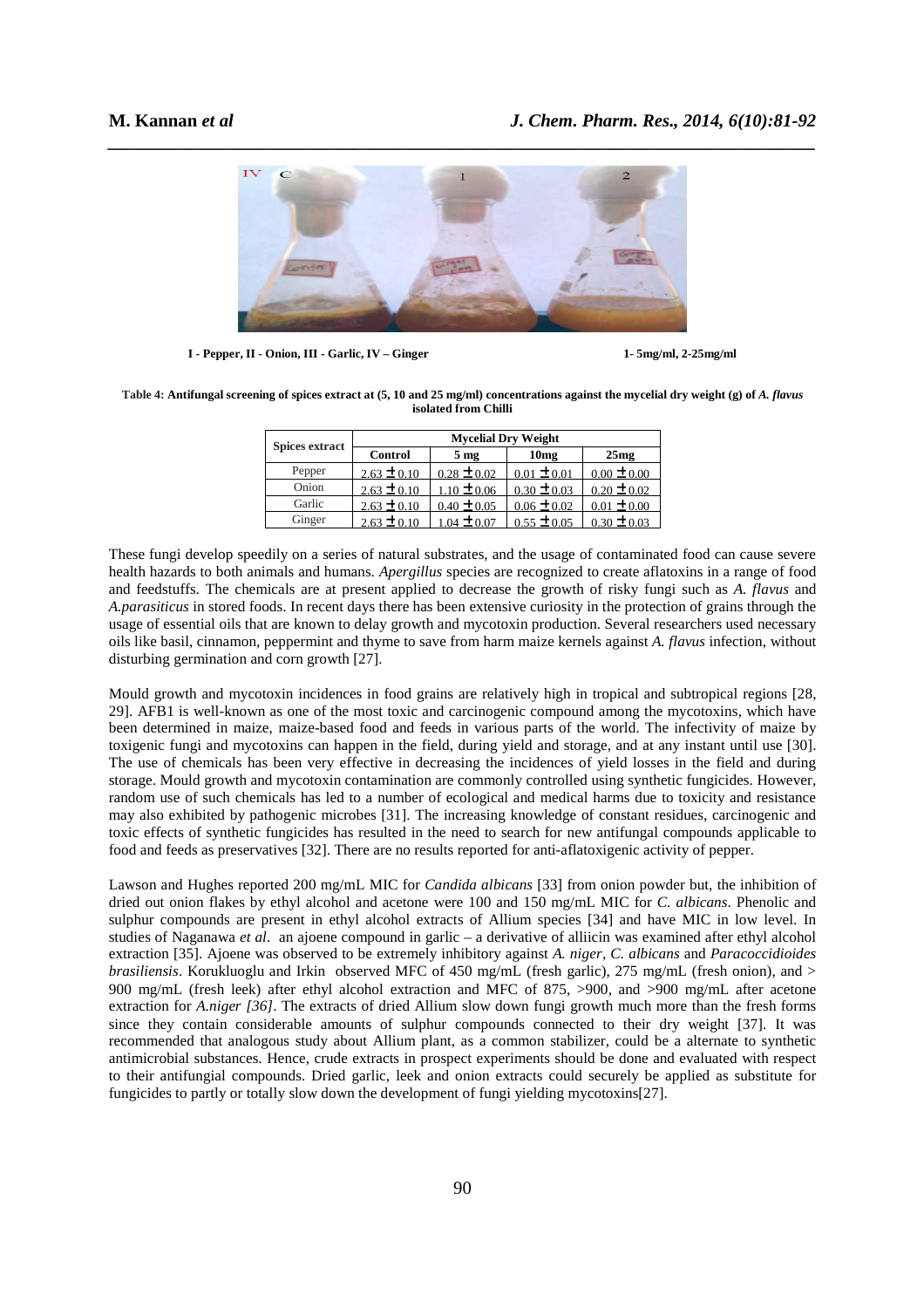#### **CONCLUSION**

*\_\_\_\_\_\_\_\_\_\_\_\_\_\_\_\_\_\_\_\_\_\_\_\_\_\_\_\_\_\_\_\_\_\_\_\_\_\_\_\_\_\_\_\_\_\_\_\_\_\_\_\_\_\_\_\_\_\_\_\_\_\_\_\_\_\_\_\_\_\_\_\_\_\_\_\_\_\_*

Regular supervision of aflatoxin  $B_1$  and mold incidence are extremely necessary to enhance the worth of the red pepper reserved in cold stores. A diversity of contaminants are found in foods. Of these mycotoxins, the secondary metabolites of different species of fungi have gained lot implication both in the health and economic sector. In conclusion it can be said that among all the spices, red chillies is the most frequently contaminated spice. Much attention has been focused on aflatoxins formed by A. flavus and A. parasiticus in stored grains. AFB<sub>1</sub> the most toxic and plentifully found among the series of aflatoxins, continues to be a chief problem for maize, groundnut, and chillies. General research should to be performed to identify the exact factors responsible for aflatoxin contamination in spices and take essential precautionary measures to lessen the occurrence of contamination. So the present work established the anti-aflatoxigenic activity of pepper and garlic by MIC studies. In future, the work may broaden by the product based studies. The inhibition may analysed in spices mixed with chillies or other products.

### **REFERENCES**

[1] BIO, Ade-Omowaye; NK, Rastogi; A, D, Angersbacht and Knorr; (**2001**), *Innovative Food Sci. & Emerging Technol*., Vol 2, Pp1-7

[2] A Topuz; F, Ozdemir; (**2004**), *Food Chem.,*Vol 86, Pp 509-515

[3] JM, Nieto-Sandoval; L, Almela; JA, Fernandez-Lopez; JA, Munoz; (**1999**), *J. Color Research and Appln*., Vol 24, Pp 93-97

[4] A, Klieber; A, Bagnato; (**1999**), *J. Food Australia*, Vol 51, Pp 592-596.

[5] A, Perez-Galvez; J, Garrido-Fernandez; MI, Minguez-Mosquera; (**2000**), *J. AOCS*, Vol 77; Pp 79-83

[6] MM, Wall; CA, Waddell; PW, Bosland, (**2001**), *Hort- Scien.,* Vol 36, Pp746–749

[7] AH, Simonne; EH, Simonne; RR, Eitenmiller; HA Mills; NR Green; (**1997**), *J. Food Comp. Anal.*, Vol 10, Pp 299–311

[8] B, Clevidence; I, Pateau; JC Smith (**2000**), *HortScien.,* Vol 35, Pp585–588

[9] PD, Fraser; PM, Bramley; (**2004**), *Lipid Res.*, Vol 43, Pp 228–265

[10] M, Sun; (**1985**), *Science* , Vol 229, Pp 739.

[11] MM, Wall; PW, Bosland; (**1998**), Analytical methods for color and pungency of chillies (capsicums), p. 347– 373. In: D, Wetzeland; G, Charalambous (eds.). Instrumental methods in food and beverage analysis. Elsevier Science, Amsterdam.

[12] N, Wogan; (**1966**), *Bact. Rev.*Vol *30,*Pp 460.

[13] Schoentarl; (**1967**), Aflatoxins. *A.* Rev. *Pharmac.* Vol 7, Pp 343.

[14] T, Ali; B, Tugba; W, Refaat; HB Ismail, (**2010**), *Int. J. Food Microbiol.* Vol 139, Pp 202-205

[15] F, Galvano; A Piva; A, Ritiene; G, Galvano; (**2001**), *A review. J. Food Prot.* Vol 64, Pp 120-131

[16] OD, Teniola; PA, Addo; IM, Brost; P, Farber; KD; Jany; JF, Alberts, (**2005**), *Int. J. Food Microbiol*., Vol 105, Pp 111-117

[17] H, Cao; DL, Liu; XM, Mo; CF, Xie; DS, Yao; (**2011**), *Microbiol. Res.* Vol 166, Pp 475-483

[19] JF, Alberts; Y, Engelbrecht; PS, Steyn; WH, Holzapfel; WH, Vanzyl; (**2006**), *Int. J. Food Microbiol*., Vol 109, Pp 121-126

[20] N, Gqaleni, JE, Smith, J, Lavcey; G, Gettinby; (**1997**), *Appl. Environ. Microbiol*. Vol 63, Pp 1048-1053

[21] SA, Tamil; GS Joseph; GK, Jayaprakasha; (**2003**), *Food Microbiol.,* Vol 20, Pp 455-460

[22] O, Maryam; B, Mohsen; H, Zohreh; N, Hassanali; (**2007**), *Food Control*, Vol 18, Pp1518-1523

[23] SM, Ezzat; MM, Sarhan; (**1991**), *Egy. J. Microbiol.,* Vol 26(1), Pp 133-146

[24] SV, Reddy; D, Kiranmayi; M, Uma Reddy; K, Thirumala Devi; DVR, Reddy; (**2001**), *Food Addit.. Contaminants,* Vol 18, Pp 553-558

[25] N, Benkeblia; (**2004**), *Lebensm.- Wiss.u-Technol.* Vol 37, Pp 263-268

[26] B, Shan; Y, Cai;J, Brooks; H, Corke; (**2007**), *Int J Food Microbiol.*, Vol 117, Pp 112–9

[27] KM, Soliman; RI, Badeaa, (**2002**), *Food Chem Toxicol* Vol 40, Pp 1669 – 1675

[28] IYS Rustom; (**1997**), *Food Chem*, Vol 59, Pp 57–67

[29] G, Lutfullah; A, Hussain; (**2012**), *Food Control*, Vol 23, Pp 32–36

[30] JI, Pitt; (**2000**), *Br Med Bull*.,5Vol 6, Pp 184–192

[31] R, Pandey; (**2003**), *Everyman's Sci*., Vol 38, Pp 84–86

[32] Y, Shukla; M, Antony; S, Kumar; NK, Mehrotra; (**1990**), *Cancer Lett* ., Vol 53, Pp 191–195

[33] BM, Hughes; LD, Lawson; (**1991**), *Phytotherapy Res* 5, Pp 154 – 158

[34] KH Kyung, YC Lee; (**2001**), *Food Rev Int*., Vol 17, Pp 183 –198